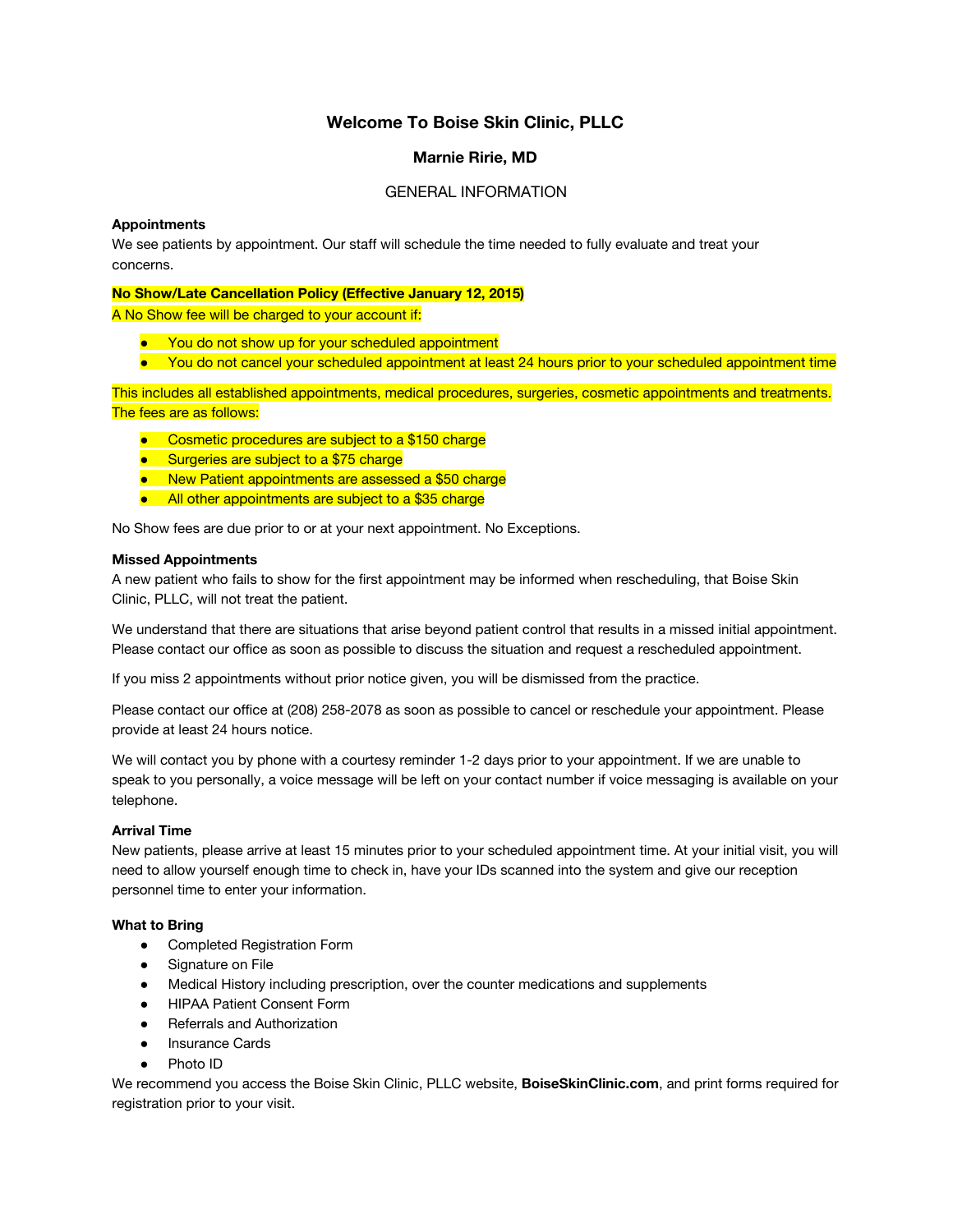**Insurance Cards and Identification** All patients utilizing their insurance coverage are required to bring their current insurance cards. Additionally, in order to be treated at Boise Skin Clinic, you must present your or the guarantor's driver's license or photo ID.

If you do not have your insurance card or if insurance cannot be verified, you are responsible for the full balance at the time services are rendered.

**Referrals and Authorizations** If insurance referrals and/or authorizations are required, it is the patient's and primary care physician's responsibility to provide that authorization. We will be unable to obtain these for you at the time of visit.

**Payment For Copays, Products or Self Pay Procedures** Payment is to be made at time of service and may be made by cash, check, VISA, or MasterCard.

**Telephone Calls** In the event there is an unusually large call volume, you may be asked to hold for a brief period. Please be patient. Your call will be returned as soon as possible.

**Full Body Exam** To ensure the best dermatological care, we strongly encourage our patients to have a full body exam at least annually. If that exam cannot be performed at the initial visit due to the time needed to address your primary concerns, please be sure to schedule an appointment as soon as possible for that express purpose.

**Minors** Because treatment cannot be provided without consent, ALL MINORS must be accompanied by a parent or legal guardian or adult authorized by the parent or legal guardian.

Prior to treating a minor, a signed "Consent to Treat a Minor" form must be completed and/or on file. If a minor is accompanied by an adult authorized to accompany the minor, the "Permission to Accompany a Minor" form must be completed and signed by the parent or legal guardian.

Due to laws requiring forms related to treating a minor, there are no exceptions.

**Emergencies** If you have a dermatological emergency during office hours, please call first so that you can receive treatment as promptly as possible. After regular office hours, proceed to the closest urgent care or emergency room that is appropriate for treatment of the medical emergency.

**Insurance and Financial Policies** Understanding your financial responsibility is an essential component in establishing and maintaining a strong patient/practice relationship. In order to achieve this we offer the following information regarding our insurance and financial policies.

**Fees Should** you have any concerns regarding our fees, please speak with an insurance specialist, our Practice Manager.

**Contracted Commercial Insurance Carriers** Boise Skin Clinic, PLLC currently participates in all insurance plans.

**Non-Contracted Commercial Insurance Carriers** In the event, your insurance company does not list Marnie Ririe, MD as a contracted physician, please notify our office and we will make arrangements to contract with your insurer.

**Medicare** Boise Skin Clinic, PLLC files claims and accepts assignment on Medicare.

**Pre-authorization** Patients are requested to notify Boise Skin Clinic, PLLC if their insurance company requires pre-authorization for d dermatological services. Patient research of pre- authorization requirements will allow Boise Skin Clinic, PLLC to provide dermatological services at the time of your visit.

If required by your secondary carrier, you will need to obtain referral or authorization prior to your appointment.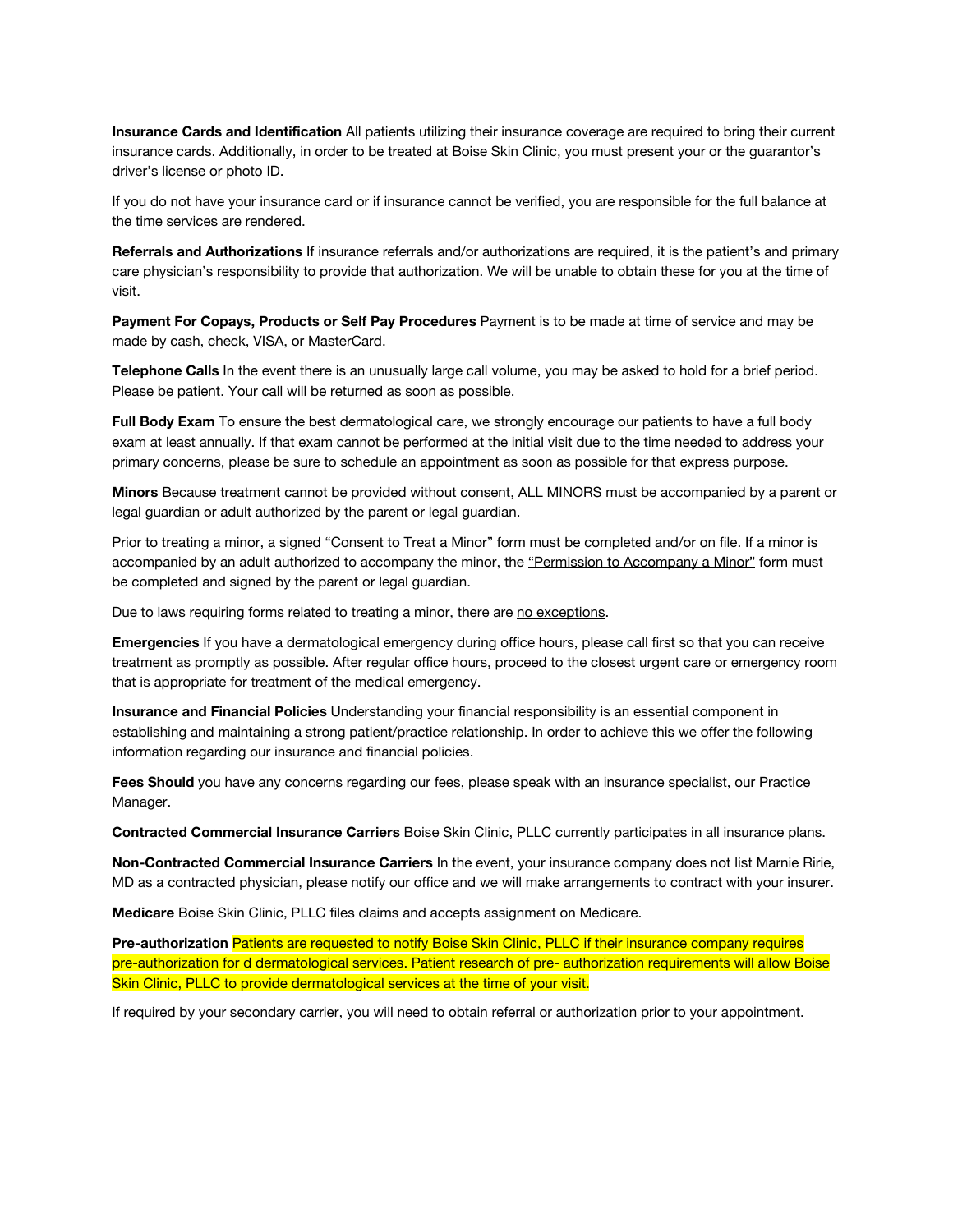**Private Pay Patients** Payment is due in full at the time of service. However, we may not be able to assign a final fee for procedures that necessitate the processing of pathology. In such cases, a deposit of \$250.00 is required at the time of service. Following the reading of pathology, a final fee can be determined. A statement will then be generated and sent to the patient or guarantor for any remaining balance. Payment is due upon receipt.

**Elective Procedures Considered Not Medically Necessary** For elective procedures, you may be asked to sign a waiver acknowledging you have been informed that Medicare or your insurance carrier does not cover those particular services and you are solely responsible for payment. Payment is due at time of service for non-covered services.

**Cosmetic Procedure Deposits** Cosmetic and elective procedures may require a deposit or payment in full to hold that appointment slot. Full payment is expected at the time of service. Please be aware that a missed appointment can result in forfeiture of all or a portion of your deposit.

**Returned Check Fees** Any returned check from the bank for non-payment shall result in the patient's or guarantor's account being assessed a \$30.00 fee per check returned.

**Collection Fees** Delinquent accounts referred for outside collection will be assessed a \$25 collection fee. Guarantor is responsible for any applicable statutory interest and finance charges associated with collection.

**Dermatological Conditions Treated** Boise Skin Clinic, PPLC excels in the diagnosis, medical care and surgical management of:

- Diseases and disorders of the skin, hair, nails, veins and nearby tissues
- Benign growths and malignant skin cancers
- Aging and sun-damaged skin
- Cosmetic improvement of the skin

**Annual Skin Cancer Screening Exams** Boise Skin Clinic, PPLC urges patients to undergo an annual skin cancer screening examination. Skin cancer is the most common form of cancer in the United States. With early detection and proper treatment, skin cancer is highly curable.

**Skin Cancer Treatment Options** If a biopsy reveals skin cancer, your dermatologist will discuss treatment options. Treatment for skin cancer varies according to the type, location, extent, aggressiveness of the cancer, and the patient's general health. The goals of treatment for skin cancer are to remove all of the cancer, reduce the chance of recurrence, preserve healthy skin tissue, and minimize scarring after surgery.

#### **Thank you for choosing Boise Skin Clinic, PPLC**

The healthcare professionals of Boise Skin Clinic, PPLC have unique qualifications and experience in the use of a wide variety of surgical and non-surgical methods of treating the skin and preventing skin problems. Moreover, they care about your appearance and want to help you to look good and feel good at any stage in life.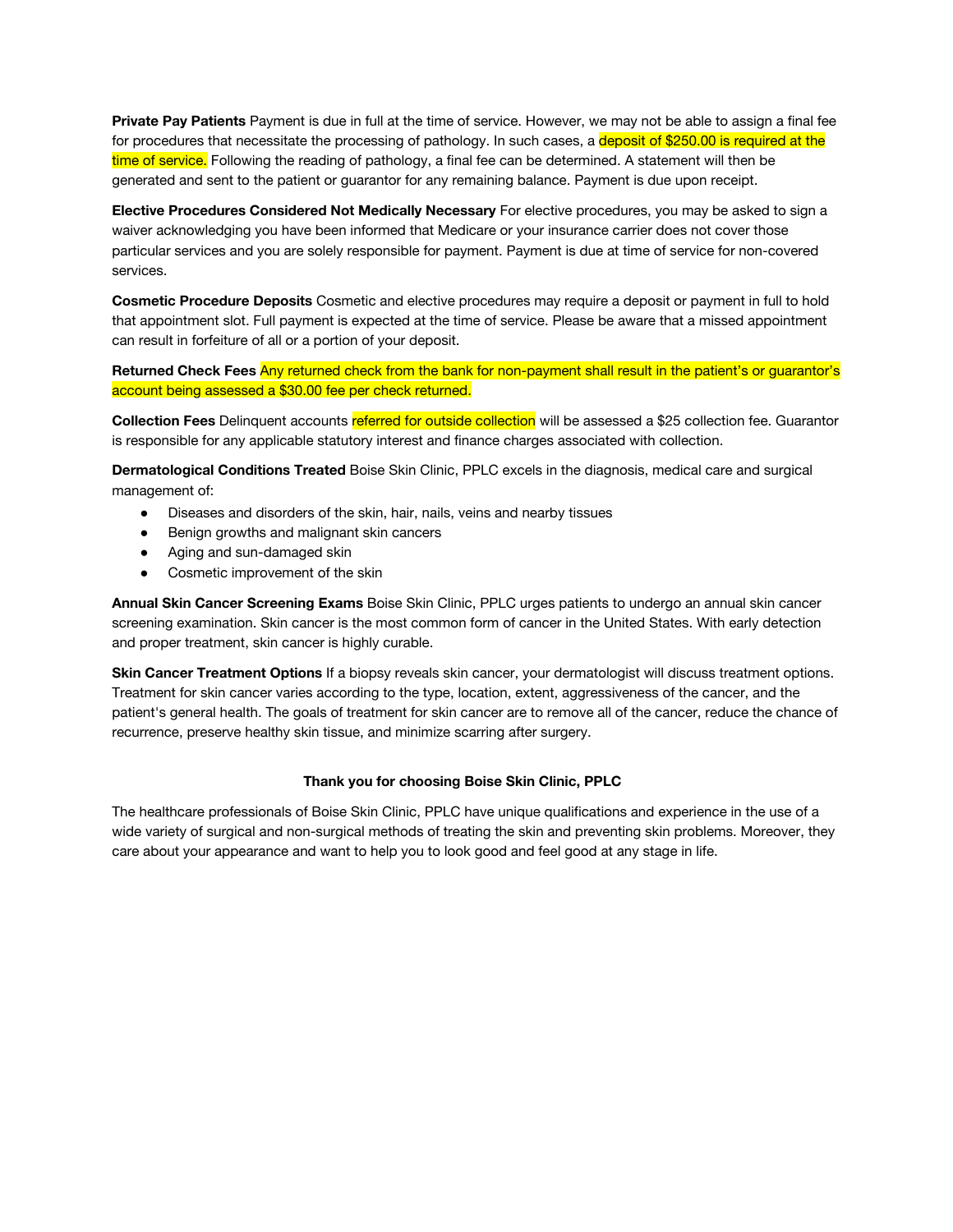## **Communication with Persons with Limited English Proficiency**

The policy of Boise Skin Clinic, PLLC is to ensure meaningful communication with LEP patients/clients and their authorized representatives involving their medical conditions and treatment. The policy also provides for communication of information contained in vital documents, including but not limited to, waivers of rights, consent to treatment forms, financial and insurance benefit forms, etc.

Communication services provided to an LEP patient shall be provided without cost to the person being served. Patients/clients and their families will be informed of the availability of the services.

Language assistance will be provided through use of competent bilingual staff, staff interpreters, contracts or formal arrangements with local organizations providing interpretation or translation services, or technology and telephonic interpretation services.

Some LEP persons may prefer or request to use a family member or friend as an interpreter. However, family members or friends of the LEP person will not be used as interpreters unless specifically requested by the LEP patient and **after** the LEP person has been informed that an interpreter services are offered at no charge to the LEP patient.

If the LEP person chooses to use a family member or friend as an interpreter, issues of competency of interpretation, confidentiality, privacy, and conflict of interest will be considered. If the family member or friend is not competent or appropriate for any of these reasons, competent interpreter services will be provided to the LEP person.

Children, under the age 18 will **not** be used to interpret, in order to ensure confidentiality of information and accurate communication.

IF LEP services are required, Boise Skin Clinic should be notified at the time an appointment is requested.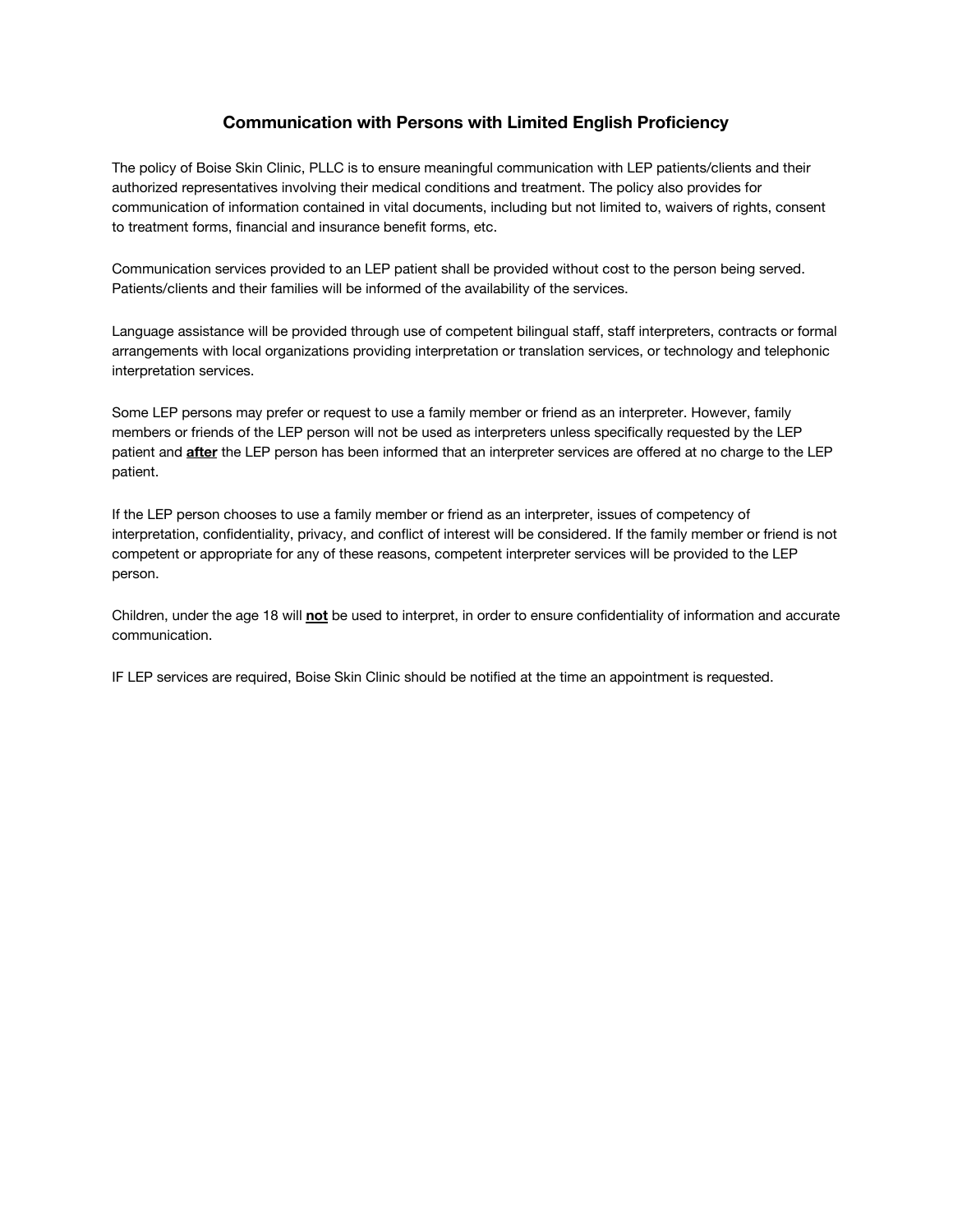#### **Appendix A to Part 92—Sample Notice Informing Individuals About Nondiscrimination and Accessibility Requirements and Sample Nondiscrimination Statement:**

#### **Discrimination is Against the Law**

Boise Skin Clinic, PLLC complies with applicable Federal civil rights laws and does not discriminate on the basis of race, color, national origin, age, disability, or sex. Boise Skin Clinic, PLLC does not exclude people or treat them differently because of race, color, national origin, age, disability, or sex.

Boise Skin Clinic, PLLC:

- Provides free aids and services to people with disabilities to communicate effectively with us, such as: ○ Qualified sign language interpreters
	- Written information in other formats (large print, audio, accessible electronic formats, other formats)
- Provides free language services to people whose primary language is not English, such as:
	- Qualified interpreters
	- Information written in other languages

If you need these services, contact Joy Fraley, CPC at 208-258-2078 or via email billing@boiseskinclinic.com

If you believe that Boise Skin Clinic, PLLC has failed to provide these services or discriminated in another way on the basis of race, color, national origin, age, disability, or sex, you can file a grievance with: Joy Fraley, CPC Practice Manager, P.O. Box 7446 Boise, ID 83707, Phone 208-258-2078, Fax 208-258-2079, billing@boiseskinclinic.com. You can file a grievance in person or by mail, fax, or email. If you need help filing a grievance, Joy Fraley,CPC phone 208-258-2078 is available to help you.

You can also file a civil rights complaint with the U.S. Department of Health and Human Services, Office for Civil Rights, electronically through the Office for Civil Rights Complaint Portal, available at https://ocrportal.hhs.gov/ocr/portal/lobby.jsf, or by mail or phone at:

U.S. Department of Health and Human Services

200 Independence Avenue, SW Room 509F, HHH Building Washington, D.C. 20201

1-800-368-1019, 800-537-7697 (TDD)

Complaint forms are available at http://www.hhs.gov/ocr/office/file/index.html.

#### **Appendix B to Part 92—Sample Tagline Informing Individuals With Limited English**

#### **Proficiency of Language Assistance Services**

**\_\_\_\_\_\_\_\_\_\_\_\_\_\_\_\_\_\_\_\_\_\_\_\_\_\_\_\_\_\_\_\_**

**\_\_\_\_\_\_\_\_\_\_\_\_\_\_\_\_\_\_\_\_\_\_\_\_\_\_\_\_\_\_\_\_**

ATTENTION: If you speak [insert language], language assistance services, free of charge, are

available to you. Call 1-xxx-xxx-xxxx (TTY: 1-xxx-xxx-xxxx).

#### **Nondiscrimination statement for significant publications and signification communications**

#### **that are small-size:**

Boise Skin Clinic, PLLC complies with applicable Federal civil rights laws and does not

discriminate on the basis of race, color, national origin, age, disability, or sex.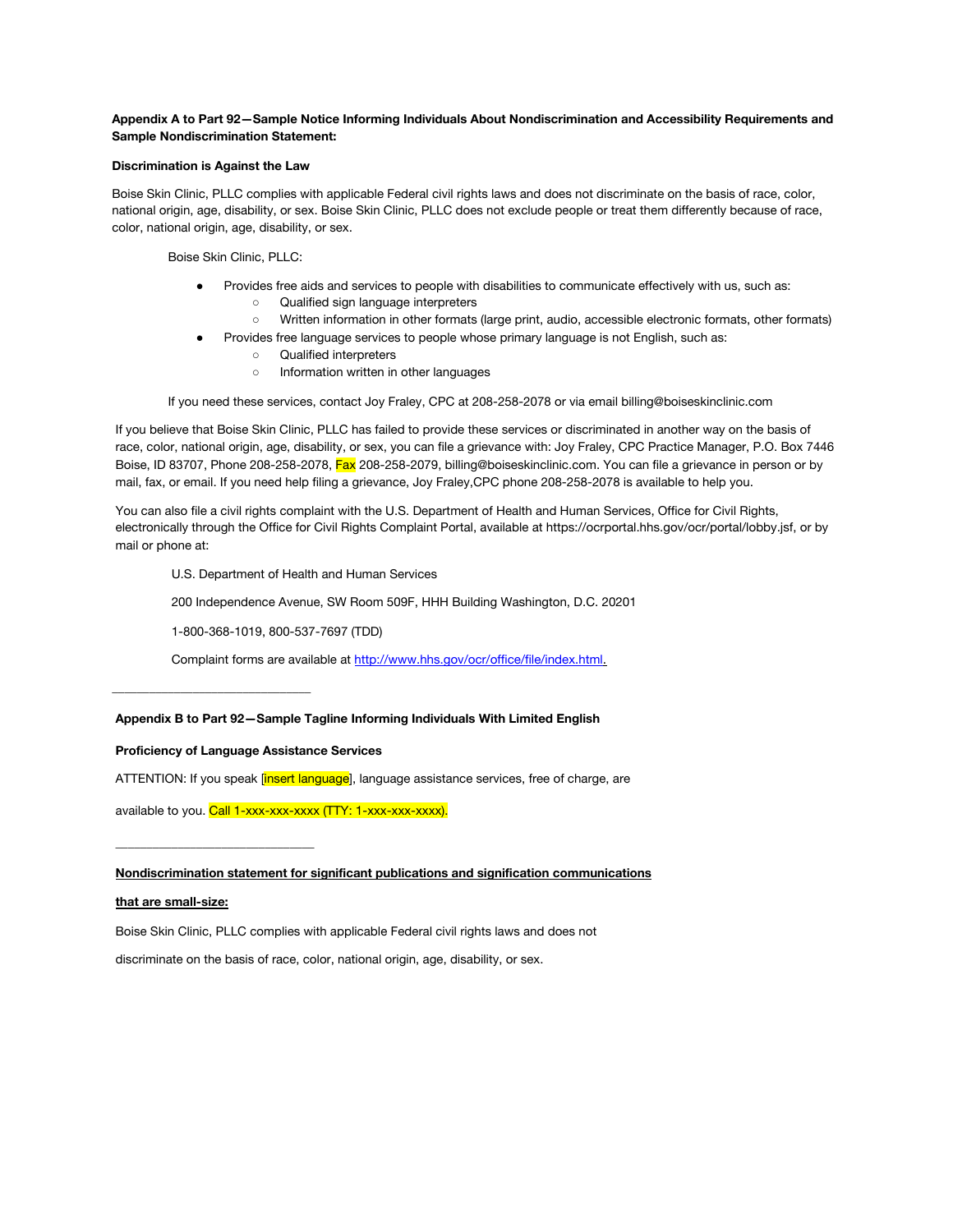Get Help in Other Languages

If you need help or speak a non-English language, call 1-800–368–1019 (TTY: 1-800-537-7697), and you will be connected to an interpreter who will assist you at no cost. Please visit www.hhs.gov for additional information.

### **Español (Spanish)**

ATENCIÓN: Si habla español, tiene a su disposición servicios gratuitos de asistencia lingüística. Llame al 1 (800) 368-1019 (TTY: 1 (800) 537-7697).

## **繁體中⽂ (Chinese)**

注意: 如果您使用繁體中文,您可以免費獲得語言援助服務。請致電 1 (800) 368-1019(TTY 文字電話: 1 (800) 537-7697)。

事實紙頁- 關於反.視的法律 您的健康資訊隱私權 您的健康信息隐私权

## **Tiếng Việt (Vietnamese)**

CHÚ Ý: Nếu bạn nói Tiếng Việt, có các dịch vụ hỗ trợ ngôn ngữ miễn phí dành cho bạn. Gọi số 1 (800) 368-1019 (TTY: 1 (800) 537-7697).

 T Thông Tin - v các ðiu lut chng phân bit ði x Quyền Bảo mật Thông tin Sức khỏe của Quý vị

### **한국어(Korean)**

주의: 한국어를 사용하시는 경우, 언어 지원 서비스를 무료로 이용하실 수 있습니다. 1 (800) 368-1019번 (TTY: 1 (800) 537-7697번)으로 전화하십시오.

 정보 안내서 -- 차별 금지법에 관한 정보 개인의 의료 정보 보호 권리

### **Tagalog (Tagalog)**

PAUNAWA: Kung nagsasalita ka ng Tagalog, may mga libreng serbisyo para sa tulong sa wika na maaari mong gamitin. Tumawag sa 1 (800) 368-1019 (TTY: 1 (800) 537-7697).

 Paunawa - tungkol sa mga batas laban sa diskriminasyon ANG IYONG MGA KARAPATAN SA PAGKAPRIBADO NG IMPORMASYONG PANGKALUSUGAN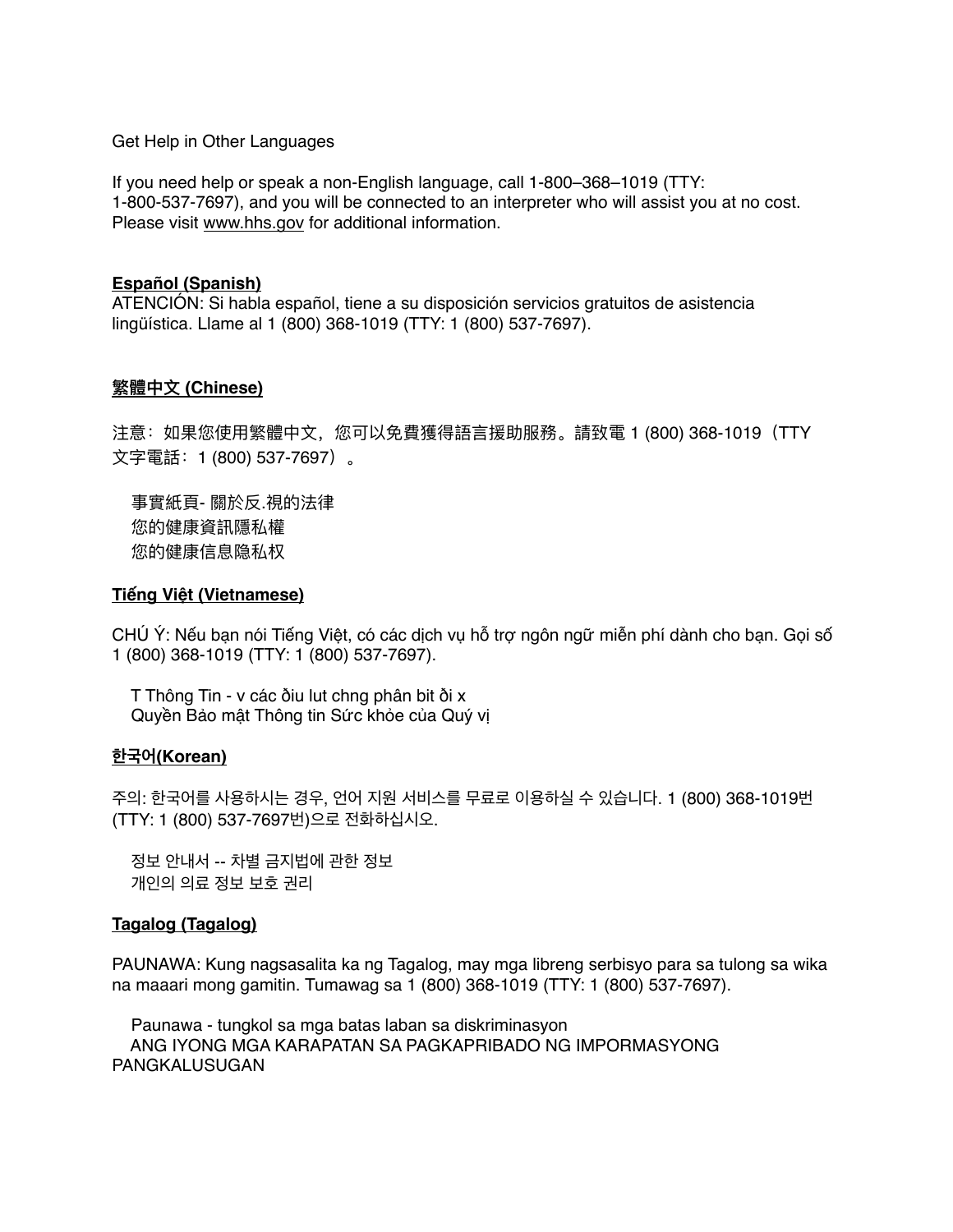# **Русский (Russian)**

ВНИМАНИЕ! Если вы говорите на русском языке, то вам доступны бесплатные услуги перевода. Звоните по номеру 1 (800) 368-1019 (телетайп: 1 (800) 537-7697).

 Информационные листки о законах, запрещающих дискриминацию ВАШИ ПРАВА НА ЗАЩИТУ КОНФИДЕНЦИАЛЬНОСТИ МЕДИЦИНСКОЙ ИНФОРМАЦИИ

## **(Arabic (العربية**

ملحوظة: إذا كنت تتحدث العربية، فإن خدمات الساعدة اللغوية تتوافر لك بالجان. اتصل على الرقم 368-1019 (800) 1 (هاتف الصم والبكم: 537-7697 (800) 1)

## **Kreyòl Ayisyen (French Creole)**

ATANSYON Si w pale Kreyòl, gen sèvis èd pou lang gratis ki disponib pou ou. Rele 1 (800) 368-1019 (TTY: 1 (800) 537-7697).

## **Français (French)**

ATTENTION : Si vous parlez français, des services d'aide linguistique vous sont proposés gratuitement. Appelez le 1 (800) 368-1019 (ATS : 1 (800) 537-7697).

### **Português (Portuguese)**

ATENÇÃO: Se fala português, encontram-se disponíveis serviços linguísticos, grátis. Ligue para 1 (800) 368-1019 (TTY: 1 (800) 537-7697).

### **Polski (Polish)**

UWAGA: Jeżeli mówisz po polsku, możesz skorzystać z bezpłatnej pomocy językowej. Dzwoń pod numer 1 (800) 368-1019 (TTY: 1 (800) 537-7697).

 Strony informacyjne na temat ustaw o przeciwdziałaniu dyskryminacji PRAWA DO OCHRONY PRYWATNOŚCI DANYCH ZDROWOTNYCH

# **⽇本語 (Japanese)**

注意事項: 日本語を話される場合、無料の言語支援をご利用いただけます。Call 1 (800) 368-1019 (TTY:1 (800) 537-7697).

### **Italiano (Italian)**

ATTENZIONE: In caso la lingua parlata sia l'italiano, sono disponibili servizi di assistenza linguistica gratuiti. Chiamare il numero 1 (800) 368-1019 (TTY: 1 (800) 537-7697).